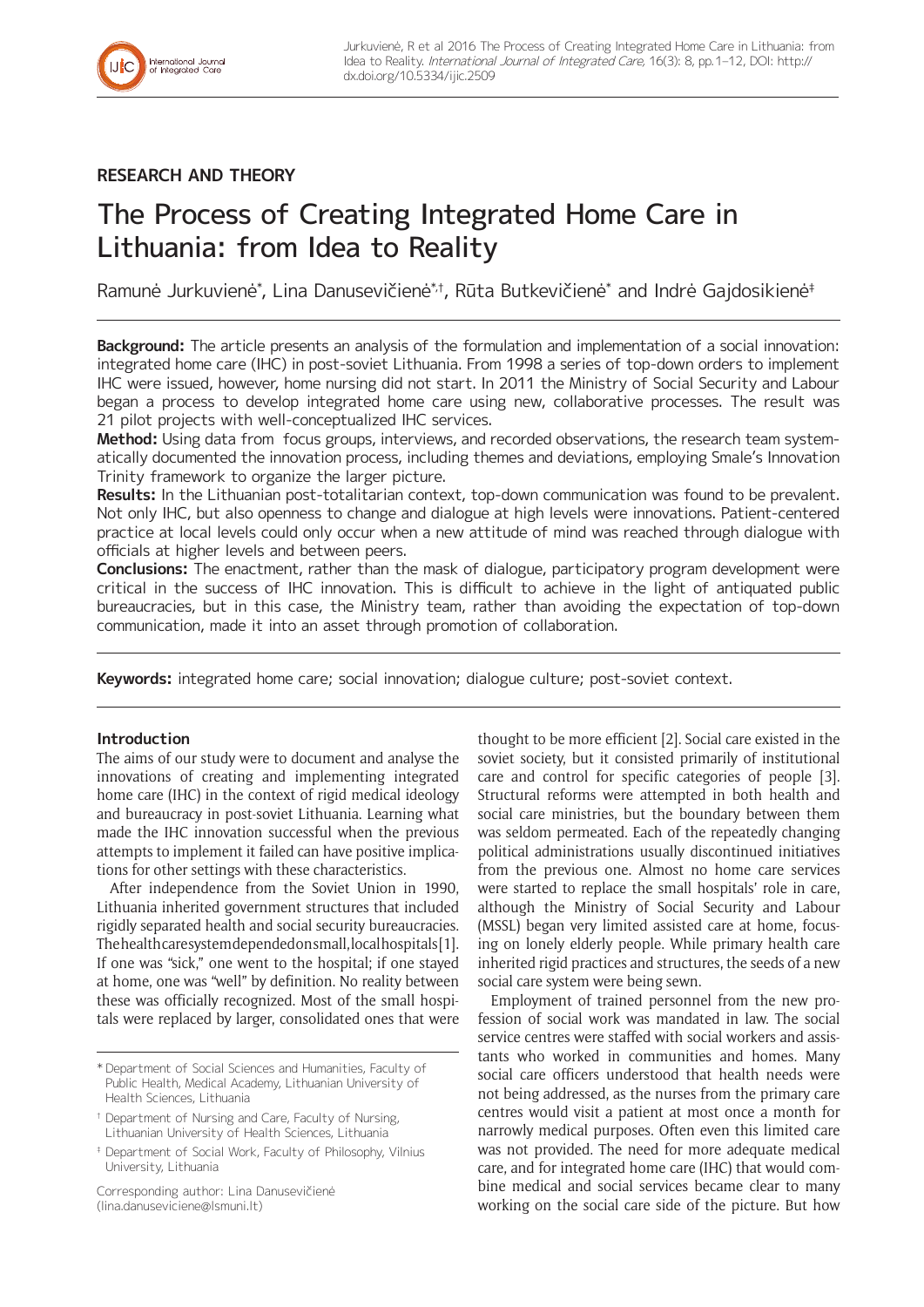could IHC be created? In 1998 the Minister of Social Security and Labour issued an order to implement home care services at the local level, with the emphasis on integrated care [4]. Virtually nothing resulted. There were no nurses in the social care system. There was no interest in community care from medical officials because payment would be inadequate and partly because of a lack of understanding. In 2007 the Minister of Health and the Minister of Social Security and Labour issued a joint order to establish collaborative home care services [5]. Again, IHC did not result. The response was similar to the process in soviet times: authoritarian orders from above frequently were not implemented in reality if there was no consequence for inaction.

Things began to change in 2012. New personnel in the MSSL introduced the idea of pilot IHC projects designed with input from the local staff, which could take advantage of external funding opportunities. The Minister for Social Security and Labour issued an order "Regarding the Approval of the Program of Integrated Care Development" [6]. The process behind this order was something new: it was a result of a year of intensive discussions of a more professionally oriented administration of the MSSL with the 21 (out of 60) municipalities' officials. They expressed their interest in creating pilot IHC projects. The idea was to supplement the existing social care services with newly created teams of nurses, their assistants, and kinesiotherapists. The creators of the IHC model expected that health professionals would work together with social care providers to establish mobile teams of integrated care to provide seamless, patient-centered services at home. Specific organizational forms and practices were detailed, and in 2013 municipalities began their projects with money secured from the European Social Fund.

#### **The Study**

The researchers' fundamental assumption was that IHC in Lithuania was a social innovation and could be studied as such. This assumption was based on team members' familiarity with the lack of IHC services. The assumption was strengthened when their literature review yielded no relevant citations. The European literature confirmed the lack of development of IHC in Eastern and Central Europe, including Lithuania. In 2011 Genet et al. [7] published the results of a systematic literature review of home care in Europe, citing only descriptive studies from Poland [8], Slovenia [9] and Czech Republic [10] on Eastern side. While they found 5133 articles related to home care, no studies of any kind from Lithuania were found in their search of eight established academic databases, supporting the assumption that IHC in Lithuania was indeed an innovation.

This study is a description and analysis of the innovation and how it came about, as experienced by the people who were directly involved. The study intent was to provide a data-driven, reality based assessment of a new application of IHC, to gain understanding about the process of creating IHC projects and how this time it was reached that IHC teams started to visit persons with the need of long-term care at home, and started to provide care. The study can be thought of as action research in that the study's research team had followed, and to different degrees participated in the development of, the IHC innovations. As discussed by Argyris and Schön, "Action research takes its cues – its questions, puzzles, and problems – from the perceptions of practitioners within particular, local contexts. . . .'[11].

In this qualitative study, it is important to document and bracket the positions of the researchers in the compact world of Lithuanian health and social care. One member of the research team held a key appointment at the MSSL at the time the integrated home care ideas were being developed. This situation is typical in action research. Instead of being an impediment to accurate data collection, analysis, and interpretation, this affiliation and involvement in the work was framed as an asset in the case study of how something developed. The researcher's knowledge of the innovation's intent and structure made it possible to focus on key elements of the innovation, such as the role of the local social care authorities in developing the new model that the Ministry advocated. These study characteristics clearly provide one perspective, and thus it can serve as a basis for additional studies, particularly systematic studies of service effectiveness, which were beyond the scope of the current research.

#### **Theory and methods**

The study emphasizes understanding the process of creating new and very different services in the post-soviet context, following Stake's principles of case study research on a "unique and bounded system" [12, p. 121] which is "reallife grounded and related to contemporary events". The case study design allowed the team to concentrate on the experiences and perceptions of the individuals involved in the innovation as well as the larger social process. A cycle of induction (looking for patterns in the raw data) and deduction (looking for consistency and generalizability in identified patterns) was deliberately applied. The researchers' understanding of the social and political contexts could thereby also be incorporated in the analysis [13, p. 135].

The researchers began with the conceptual framework of understanding of strategic change as holistically as possible [13, p. 26]. While not derived into specific a priori hypotheses, key elements framed the research process: reasons for the change, the process of change, and the content of change. These elements guided much of the questioning and observing that occurred during data collection and, to some extent, analysis.

The primary participant-researcher who was active at the MSSL had an academic background in innovation in health and social care. The research interview with her by another team member revealed that she had relied from the beginning on ideas based on Smale's "innovation trinity": context, the specific content of the innovation, and the interactions of the key people involved [14, 15]. The tacit theoretical formulation of the trinity of context, content, and key people's interactions that guided the project became explicit through the iterative processes of data collection and analysis. As the analysis progressed the entire team found that Smale's ideas on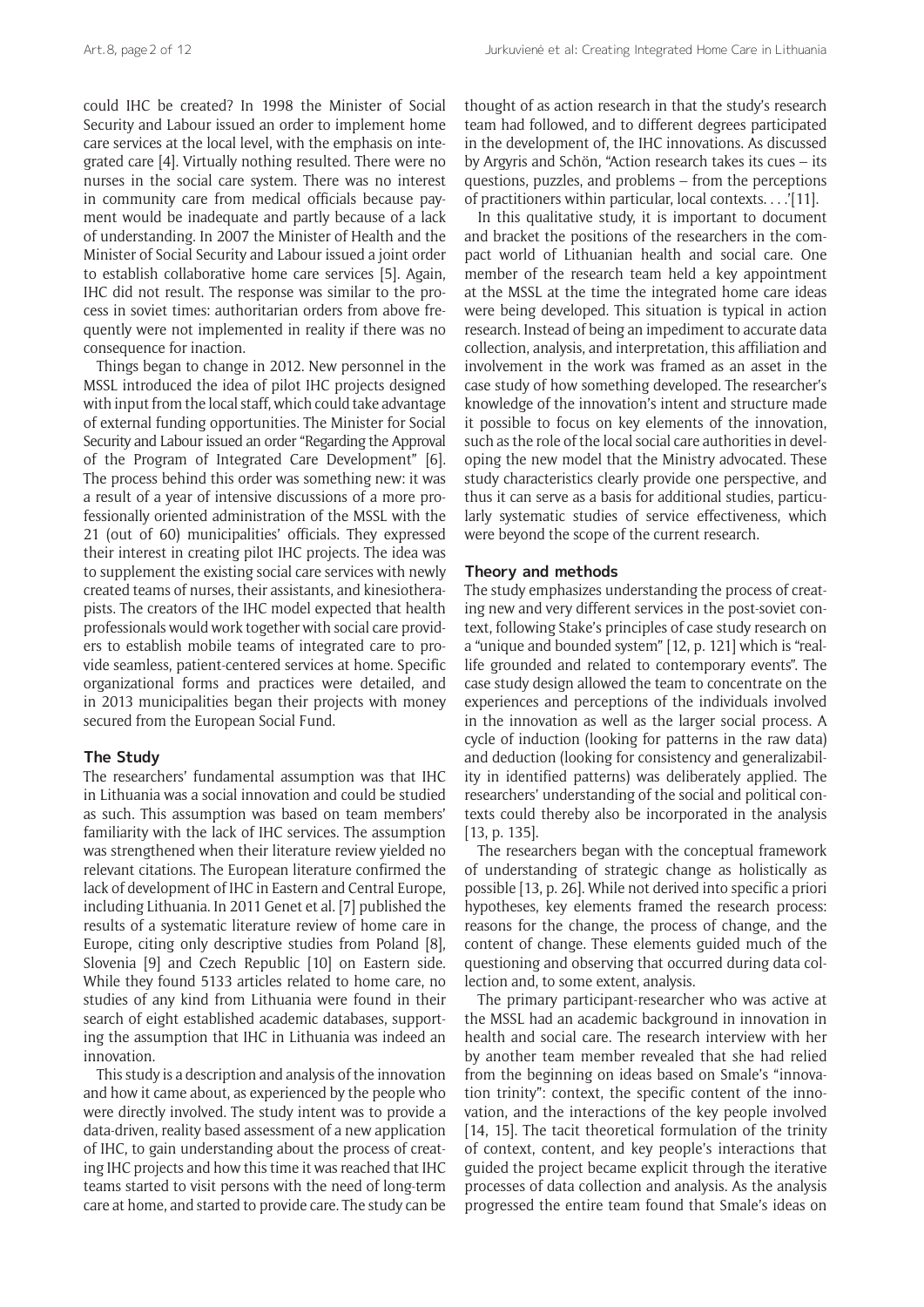innovation were relevant and valuable in understanding the process that was being uncovered and documented. For understanding the change the idea of "dialogue culture" became increasingly important, used in the sense of Freire as a cooperative activity of equal participants and dealing with naming and transforming reality [16, pp. 63–65]. As we develop the ideas below, it will be seen that in the study's social and historical context, developing ideas collaboratively was not only new, it was extremely powerful and effective.

*Data sources and collection*. A total of 106 service users, administrators, other officials, nurses and nurse's assistants, social workers and social work assistants contributed data to the project. The data was obtained through interviews and focus groups. **Table 1** and **Table 2**, respectively, summarize the profiles of professional and service user groups and the types of data collection that was used. Individual interviews were used in the cases of administrators and service users, since they worked relatively independently from the service providers and were relatively office-bound. Focus groups were used with the professionals owing to their availability and their work together on teams. Each discipline was grouped so as to gain on what had happened and how

#### **Informants**

| Total number of interviews and focus groups $n = 44$ |  |  |  |  |
|------------------------------------------------------|--|--|--|--|
|                                                      |  |  |  |  |

| <b>IHC</b> service providers<br>Total number $n = 106^*$ |                                         |    |                                |
|----------------------------------------------------------|-----------------------------------------|----|--------------------------------|
| <b>General group description (total number)</b>          | <i><b>Occupation</b></i><br>$\mathbf n$ |    | <b>Data collection methods</b> |
| Administrators and officials involved in                 | Administrators                          | 12 | In-depth individual interviews |
| implementation IHC ( $n = 20$ )                          | <b>Officials</b>                        | 8  |                                |
| Multidisciplinary teams from 10 regionally               | Social workers                          | 12 | 10 focus groups                |
| diverse pilot municipalities ( $n = 51$ <sup>*</sup> )   | <b>Nurses</b>                           | 11 |                                |
|                                                          | Physiotherapists                        | 7  |                                |
|                                                          | Social worker assistants                | 11 |                                |
|                                                          | Nurse assistants                        | 10 |                                |
| Front-line staff from 20 municipalities according        | Social workers                          | 20 | 4 focus groups                 |
| disciplines ( $n = 59^*$ )                               | <b>Nurses</b>                           | 19 | 4 focus groups                 |
|                                                          | Social worker assistants                | 9  | 4 focus groups                 |
|                                                          | Nurse assistants                        | 11 |                                |

**Table 1:** Description, number and occupation/status of professional IHC project informants from municipalities, and data collection methods.

\*24 people participated both in the multidisciplinary and in the across the municipalities focus groups.

| <b>Informants</b><br>Total number of interviews $n = 34$ |               |                          |    |  |  |  |  |  |
|----------------------------------------------------------|---------------|--------------------------|----|--|--|--|--|--|
| <b>IHC</b> service receivers<br>Total number $n = 34$    |               |                          |    |  |  |  |  |  |
| <b>General group description</b>                         |               |                          | n  |  |  |  |  |  |
| Family caregivers ( $n = 14$ )                           | Social status | Daughter/daughter-in-law | 9  |  |  |  |  |  |
|                                                          |               | Mothers/fathers          | 2  |  |  |  |  |  |
|                                                          |               | Spouses                  | 3  |  |  |  |  |  |
|                                                          | Gender        | Female                   | 12 |  |  |  |  |  |
|                                                          |               | Male                     | 2  |  |  |  |  |  |
| Care receivers-patients ( $n = 20$ )                     | Age           | $50 - 64$                | 2  |  |  |  |  |  |
|                                                          |               | $65 - 80$                | 18 |  |  |  |  |  |
|                                                          | Gender        | Female                   | 18 |  |  |  |  |  |
|                                                          |               | Male                     | 2  |  |  |  |  |  |

**Table 2:** Description of service receivers providing in-depth interviews.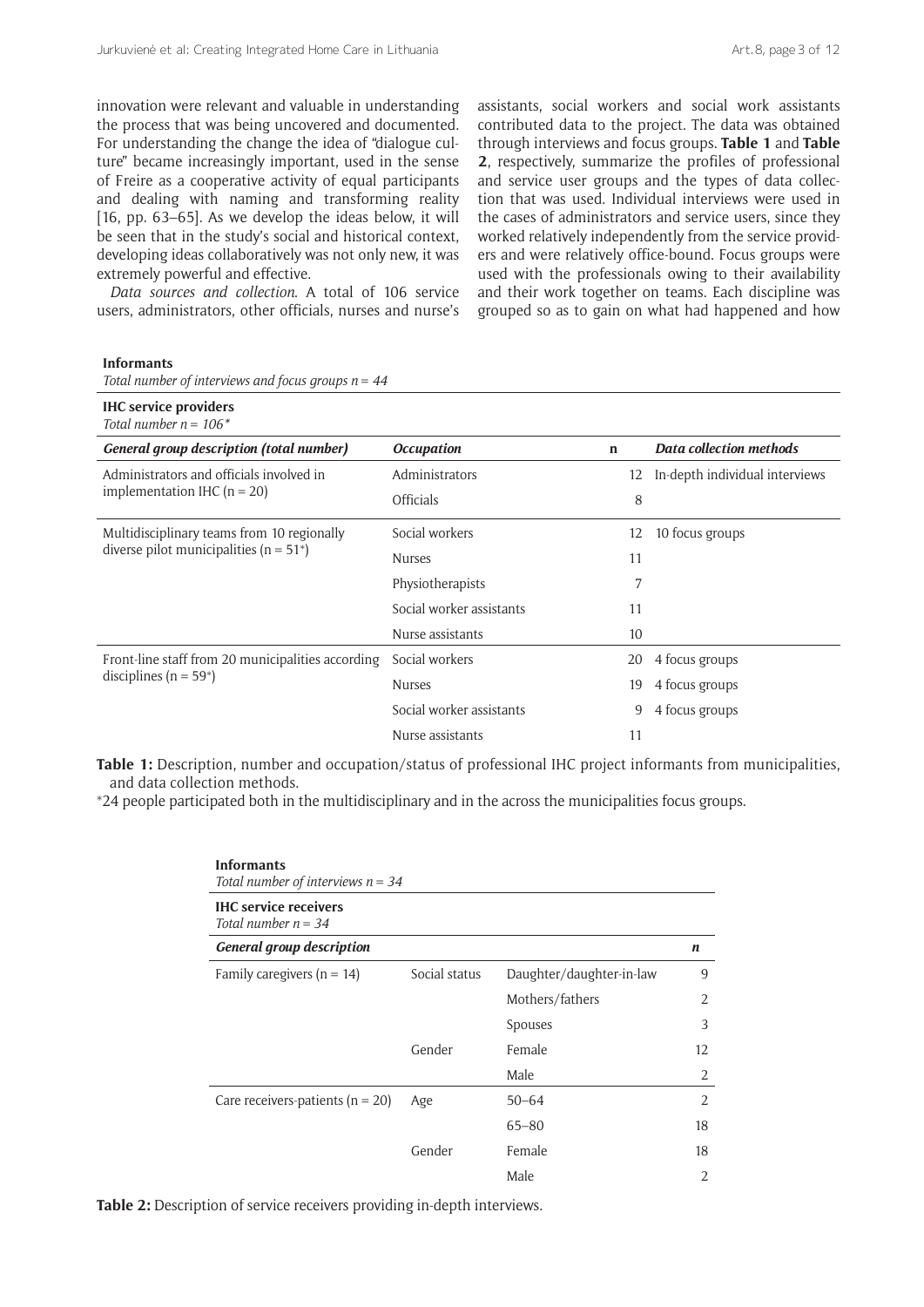it was working. Consistent with the study team's guiding idea that context was important, professional groups were used to discover any contrasts in perceptions related to different contextual backgrounds.

The data was collected in several steps after the IHC innovations were in place and operating. At first, an administrator of a regional polyclinic and another administrator of a small local primary health unit were interviewed in order to gain understanding about the medical context of home nursing and why it had not been provided. Next, the stakeholders in IHC project development were interviewed. Two officials of the MSSL who were in charge of the IHC program participated. Ten IHC teams were purposively selected to represent the diverse settings in which IHC services were offered. Settings included social service centres, a polyclinic, a private health clinic, and residential units for the elderly. The teams' administrators were interviewed. Patients and their families from these communities were interviewed, sometimes independently and sometimes together. Front line staff provided data primarily in focus groups that were conducted according to discipline, with members from all pilot municipalities. The focus groups provided informants the chance to share their experiences, opinions and insights and for researchers to obtain deeper and richer information [17, 18]. The focus groups took place in the municipality offices and lasted 90–120 min. each. All interviews were taperecorded with the informants' consent. The interviews were semi-structured and carried out using an interview guide consisting of questions about the participants' experience with the creation and functioning of IHC. The guide was constructed on the basic ideas of Pettigrew and Whipp: conceptualizing the project, clarifying the reasons *(why)* that it was created*,* describing the process of implementation of IHC, and difficulties that were experienced (*content and process*).The guide for service users encouraged them to tell their stories about their situation before and with IHC (*content*) [13, p. 26].

*Data analysis*. Beginning in April 2014 the team met regularly to present the information that each member had collected, and to discuss it in light of other team members' findings and understandings. This was an evolutionary process in which themes became not only more and more repetitive, but also clearer over a year. In the process of data analysis, a team member suggested to use Smale's "Innovation Trinity" framework, with the dimensions of understanding the context, analysis of the nature of the innovation, and identifying the key people. After additional discussion and attempts to find data and themes that might be inconsistent with the framework, and thus call its use into question, the trinity was adopted as a structure for data analysis.

#### **Findings**

Smale begins his framework by considering the culture of the organization and society that often go unexamined. Thus, if the innovation trinity was present from the start of the project in the form of a tacit working hypothesis about what would be important in IHC innovations, the main finding is that central elements of each part of the trinity were indeed observed. This is not surprising, given

the interacting elements of the action research approach that was used, but it is no less useful in understanding and promoting innovation in a society transitioning from authoritarianism to more participatory forms of social organization. Thus, the findings are organized along the three dimensions that Smale presented. First, the postsoviet context of IHC creation is reflected in section 1, which often brings innovators to helplessness. Most of this information is based on accounts of the way that things were before the innovation process began. Three basic, problematic contextual elements within the context were identified. Second, an analysis of IHC as a social innovation as experienced and understood by informants is presented, corresponding to the second element of the Smale formulation. This second section describes the development of the idea of IHC as a patient-centred service including the processes of promoting dialogue as an innovation and implementing the ideas in practice. Section 3 presents results about the characteristics of and negotiations with the key participants.

#### **The overall context: the lingering effects of soviet systems and mindsets**

An innovation is not necessarily a new or unique happening. An innovation is a solution to problems that is new for the specific context [15, p. 113]. For an innovation, in this case, IHC, to be accepted, it is important for the innovators to realize the contexts of those who would implement and adapt the innovative idea, "to identify how key dimensions of the human and wider environment can be used to promote desired change" [15, p. 117]. The research team grew up in Lithuania when it was an occupied part of the Soviet Union. They were highly aware of the soviet style and practice of bureaucracy and they had graduate degrees in social work taught primarily by leading Western academics. They were well equipped to understand the fundamental historical context of the study, and unlike many of their fellow former soviet citizens, they knew alternative ways of achieving things.

The revolutionary changes resulting in independence in 1990 had little effect on the way that senior bureaucrats thought and thus the way that organizations functioned. Primary healthcare, including nursing at home, was declared Lithuania's priority in 1991, very soon after independence [19]. As with many such early reform declarations, little or nothing resulted in the way of service provision, training, or research. Moreover, a series of strategic papers advocating IHC were issued starting from 1998. Health care officials and social care officials, at least, logically would have been expected to collaborate at this point. However, the reality was different. The study revealed a complex net of characteristics prohibiting collaboration, innovations, and realistic problem-solving. These all were elements of the mosaic of post-totalitarian Lithuania. Repeatedly, impulses toward reform and better treatment of citizens met resistance, both blunt and subtle, most often reflected in attitudes of mind formed in the past, in the maintenance of control as a higher value than service, and in isolation from the new ideas and practices developing outside the field of view of those in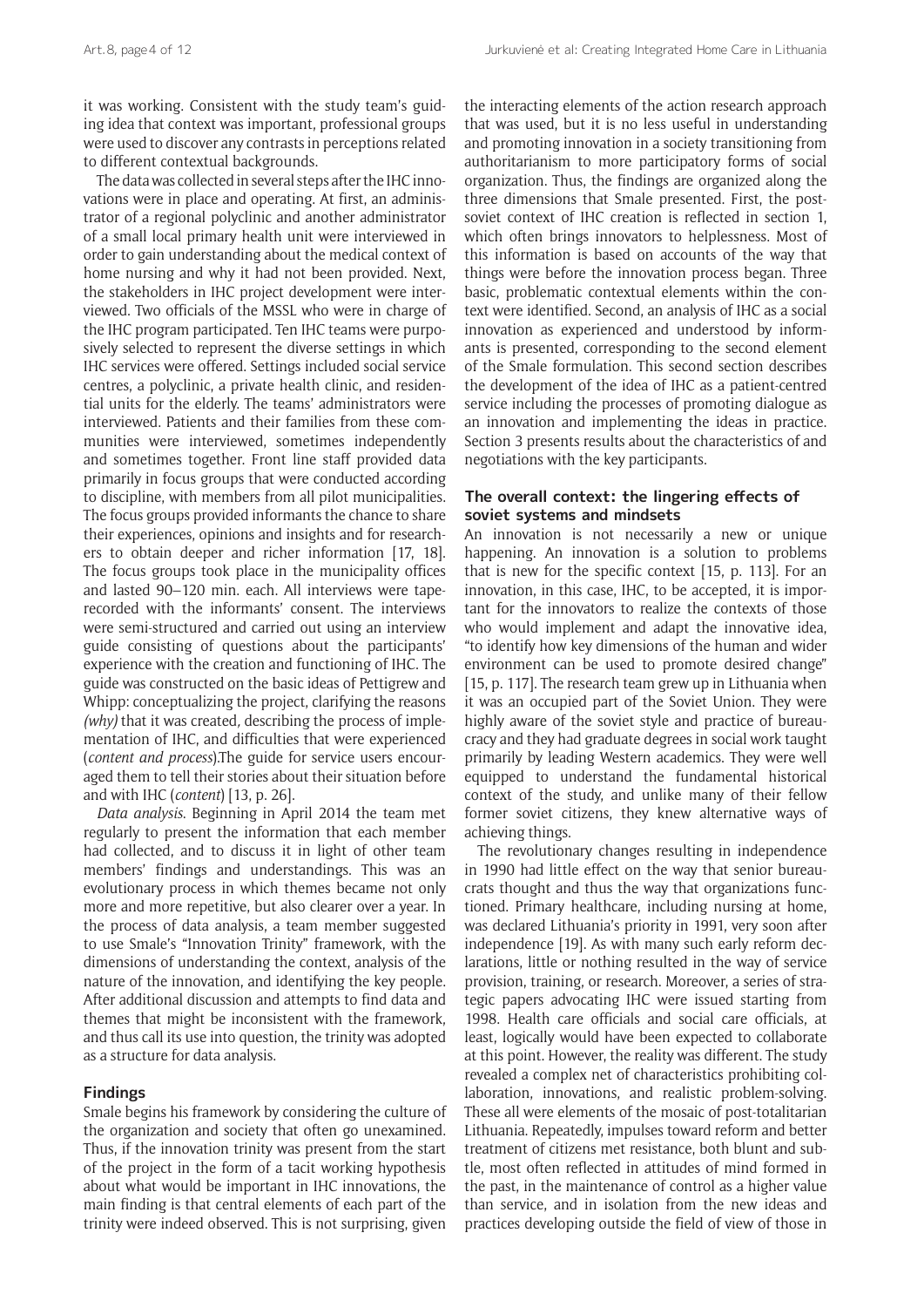power. Interestingly, many younger people demonstrated the same characteristics of rigidity that they learned during the tumultuous period of chaos and transition, perhaps clinging to them as natural and secure because of the turmoil.

**Context: "Laws are not discussed – they are obeyed"** The phrase was often used by the research participants to reflect the usual requirement from above to obey expectations, rules, or regulations issued from higher up the bureaucracy. Several research participants used variations of the phrase "laws are not discussed – they are obeyed". They expressed the hard and fast requirement to obey rules and to conform to regulations, and expectations that came from above. Typically, these role expectations were literal applications of laws and orders. Informants frequently spoke of this role expectation with a flavour of helplessness. Unfortunately, when the hierarchy sees the top-down directives as the main way of developing services and does not allow genuine feedback, the decisions frequently take the form of illogical orders and instructions that do not serve the patient. An administrator who tried to obtain a nursing and kinesiotherapy licence for their social agency in the IHC project provided this example:

*"We had to install a bed for kinesiotherapy in the office, although we were telling [the controlling person] we will provide kinesiotherapy at people's home. We were told, "such are the requirements, and we will not lower the hurdle because of you." (Administrator of IHC, site 5)*

Inflexibility, lack of caring dialogue and exhibition of power were leading to waste of resources. In this example a massage bed that would not ever be used was approved through the bureaucratic structure. The only purpose of the decision was to reinforce top-down control.

Furthermore, the strategy to survive in the conditions of senseless requirements had a built-in dysfunctional reciprocal practice. The widespread "normal" practice continued to be reporting compliance, regardless of the reality. For example, when the requirements to provide home care appeared, the healthcare administrators treated them as impossible to implement with their resources. While their healthcare agencies did not provide any help at home, they reported that they had provided some. The control of service delivery is strictly hierarchical and formalised [2], therefore the reports, rather than reflecting the reality, showed what people "above" would expect to see.

*"In our healthcare system everything is very clear: we do only what is ordered from "above" in a written form. Even in the cases when in reality we are not able to perform the orders from above, at least in papers and documents we have to show that everything is performed in a perfect way. The bosses are checking us only according to the papers, anyway. And paper, as you know, is able to bear anything. . ." (Manager 1 of primary healthcare unit, site 6)* 

Meanwhile the patients and their family caregivers did not know that it should have been possible to get at least some medical services at home, although they had an extreme need for it. Access to services was encumbered by bureaucratic requirements, and chronically ill people or their overburdened family members had serious difficulty trying to fulfil them. Thus some of the people who were most in need of help from both systems (health and of social care) because of being sick and single, were not getting care since they were unable to collect all the requested documents. There were no statistics concerning these cases. Both service providers and service receivers felt helpless and trapped by the legislation that did not fit the reality. In some cases available money was not used for home care owing to a lack of interest in IHC on the part of primary care providers and nurses. There were no explanations from the Ministry of Health about why funds could not be used for home care, the very purpose for which they were intended. The professionals treated such situations as social forces that they were powerless to change. Meanwhile the Ministry of Health acted as if the directives for home nursing were being followed, but not very fully. No effort was made to find out what was actually going on in the field, and all efforts to provide feedback were bluntly resisted. The fact that the money for home care services was not being used fully was interpreted as a lack of need for home care.

Such formalized top-down communication creates a cycle of pseudo-reality out of several interdependent bogus realities. At its core, documented, though fake, implementation of rules and requirements is required at the point of service delivery; these fake documentations are received at the top, leading to new judgments and policies that can have fatal consequences for patients and their families. People needing home care were left with needs, available resources did not match the needs. This led to situations like the one reported by a family member who could not get adequate nursing home care for her mother:

*"What kind of bedsores we had! I don't know, it seems we were turning her [chronically ill mother] over and everything, but. . . We didn't know how to treat [them]. [. . .] The wounds became wet, really deep, even to the bone. . . " (Daughter, site 21)*

In the study, we learned that there were a number of practitioners who were eager to change this way of thinking and working, but that *contextual,* organizational conditions had held them back.

#### **Context: Horizontal ties are not valued ("the order to collaborate is enough")**

When people in an illogical environment are preoccupied with the strategies of pretending, it is very difficult for them to envision and achieve goals that are important to themselves, their clients, or the whole. Teamwork is secondary to survival. With the internalized habit of complying with authority, horizontal relationships based on respect are hard to form, and eventually are not valued. In this context the patient-centred approach was unlikely to take root.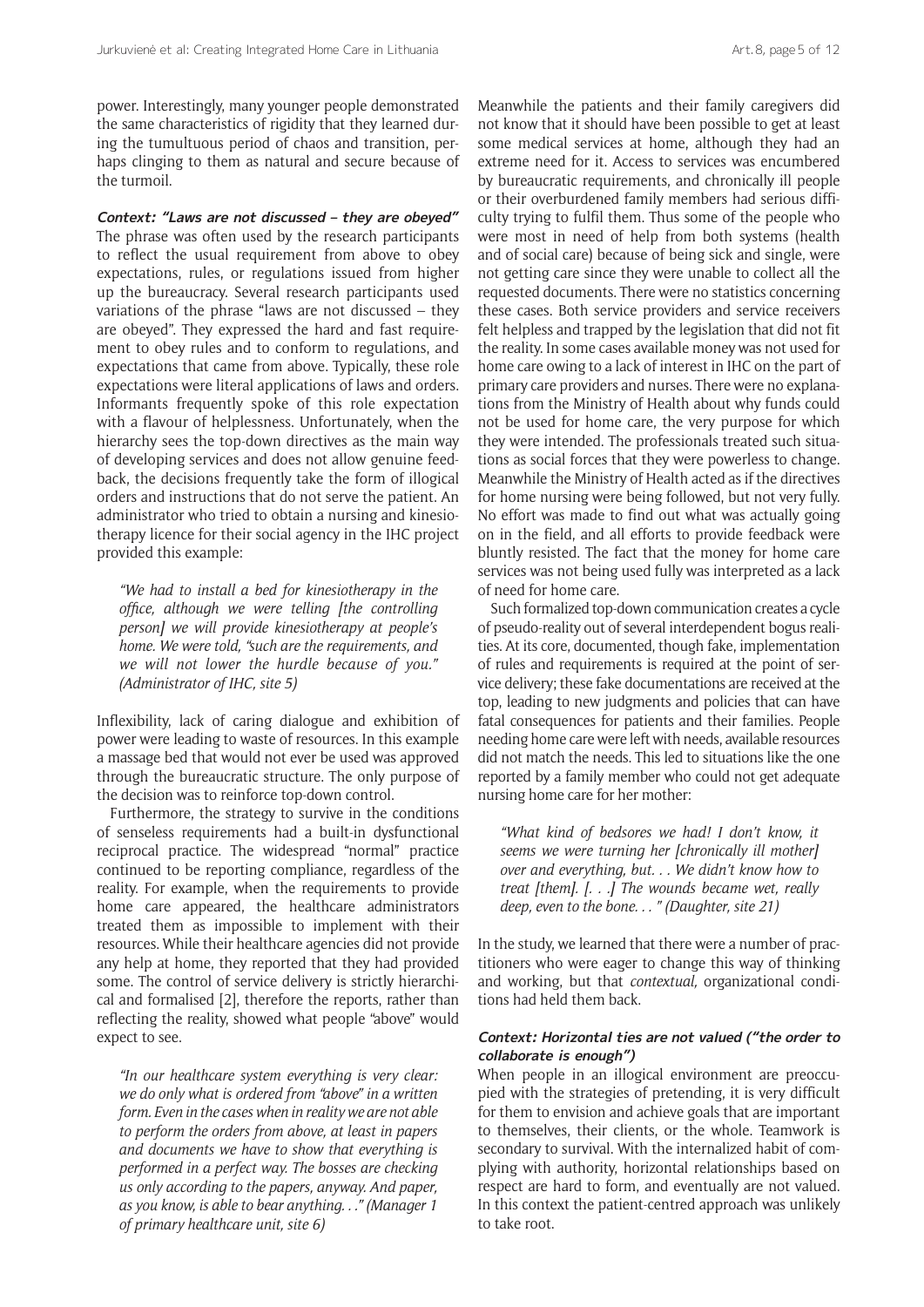Art.8, page6 of 12 **Jurkuviene** et al: Creating Integrated Home Care in Lithuania

In response to the 2007 order to establish IHC the relationship of social care and healthcare sectors was reciprocal but not equivalent: the initiative for collaborative relationships almost always came from the social care sector. Based on the informants who discussed this, it may be that this was due not only to the rigidity of the medical system, but also to the ideas of social workers whose recent education was influenced by Western ideas about integration and collaboration.

When the representatives of the social care system were not satisfied with the lack of home care and tried to discuss it with the representatives of the Ministry of Health, they were met with resistance. Health policy personnel

*"were saying, that there is no need to change anything, that the order of collaboration between sectors, signed by both Ministers [for Health, and for Social Security and Labour], is enough" (2nd informant of macro level).*

Based on this order [5], some local health and social care officials had agreements to provide collaborative IHC. However, the only expression of collaboration was exchanging quarterly paper reports about the services provided. When the horizontal relationships were not valued or enacted the word "collaboration" took on a weird meaning.

*"We [social workers] kept asking that their nurses visit the people who were receiving social home care services, at least once a month. We had to ask, "Please, visit." But they didn't come." (Social worker, administrator of IHC project, site 4)* 

*"They [social workers] are collaborating with us, but we [the primary healthcare unit] are not [collaborating with them]." (Head of primary healthcare centre, site 5)*

In summary, in the context of authoritarian relationships, the vertical ties and power relationships were perceived by many informants as necessary for survival and the importance of horizontal ties was not widely understood. Thus the organizational and cultural context all but eliminated the possibility of true dialogue, characterized by equal treatment, giving and receiving feedback, reacting to a changing situation, caring listening to the other one. Many of the actors had never known any other way.

#### **Context: Uniformity versus creativity**

Requesting and expecting uniformity across service delivery organizations and even clients was another post-soviet effect. Uniformity is one of the ways to establish hierarchical control, which is still considered one of the most important functions of the public sector. Creativity and initiative can be a threat to the stability of the system, therefore innovators were typically forbidden and punished rather than encouraged or rewarded. One of the most important threats to centralized, uniform control was found to be the employment of nurses by the social care agencies.

*"Already in the year 2000 during the creation of our social service department, we founded a subdivision*  *of home care services. [. . .] At that time we were providing service very close to the idea of current integrated team-based model. But after a few years we had an audit. They [audit] explained to us that we do not have the right to provide home nursing as we as an agency do not have a license [for health care services]. Our nurses had licenses, but for them as specialists [in the medical hierarchy]. At that time there was no system that social care unit could get the license. The audit conclusions were presented [to the municipality], and we had to terminate our nursing services. Only social home care services were left. We had to fire the community nurses." (Manager of social service centre, site 4)*

When initiative is not allowed or is punished, people learn not to take risks. They may try to act exactly as ordered, or at least to appear to, and thus be less likely to attract unnecessary attention. Moreover, when uniformity is requested, the interest of how others develop different solutions, and learning through horizontal ties become meaningless. Many workers participating in the innovation and the study had become accustomed to the uniformity of rules and limited services. Yet IHC depends on specific responses to the social and medical situation of each patient, often involving flexibility and creativity. The force of authoritarian uniformity made the implementation of IHC unlikely, and in fact served against even considering new IHC ideas.

Taking orders from above has another dimension. When an employee is told what to do and he or she does it, responsibility for the outcome is not in the hands of the employee. The internalised attitudes of passing all the responsibility to the top, not taking the horizontal relationships seriously, and expecting uniformity were summarized in the following opinion of a pilot municipality administrator about the discussions preparing the IHC program:

*"We [people from municipalities,] can speak and discuss between ourselves as long and as much as we like. So what? The Ministry has to nevertheless state very clearly and specifically to us, how to work, and how services should be provided in the right way." (Manager of social service centre, site 3)*

When the decisions come from above without consultations about the local realities, and having common goals and looking for best solutions in collaboration is not the norm, the variety of opinions that may occur is not appreciated. Practitioners feel helpless about the situation, and they may lose their sense of caring. Many of the resulting relationships that were identified in the study were characterized by mistrust and isolation.

### **The innovation: through dialogue to pilots of integrated home care**

The specific new ideas and practices that constitute an innovation are the second element of Smale's trinity. Part 2 of the findings describes the origin and unfolding of IHC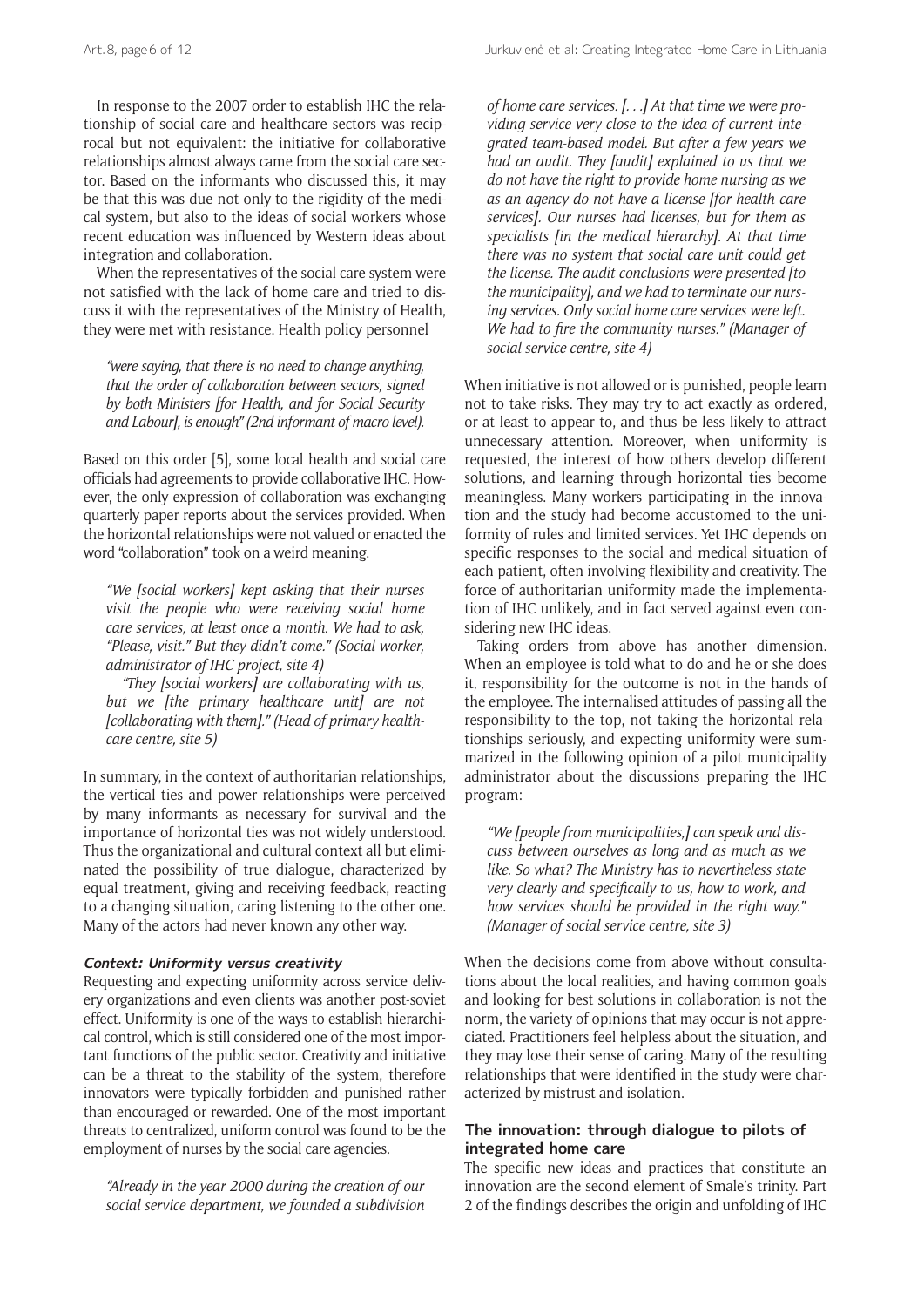as an innovation. The idea of starting IHC within the social care system was innovative for Lithuania. It offered the possibility of the first realistic patient-centred integrated help at home. However, not only the service concept, but also a process through which it had been born was an innovation. For the first time, the local officials at the municipalities were offered the opportunity to be involved in the search for solutions when creating a new service, which allowed paying attention to the realities of patients and practitioners, and fostered initiative and responsibility. The innovative aspects of the services that they implemented are summarized at the end of the section.

#### **The innovation: "Patient-centred means integrated"**

In 2011 the Ministry of Social Security and Labour formed a new leadership team at the top. The leadership group was characterized by partnership and honest dialogue to address problems. This way of working was a drastic departure from the enduring bureaucratic status quo. A social worker with expertise in innovations and a background in medicine joined the group. The group immediately supported her idea of creating home care services that could meet the complex needs of chronically ill people and their caregivers. The innovators wanted to adapt the patient-centred approach to service delivery that they observed in Western countries, i.e. that services at home are provided according to the needs of the person and of the informal caregivers. The efforts to reach this goal together with the healthcare sector seemed to be fruitless. The apparent impasse with an uncooperative health system led to the new way of thinking that was crucial to the project. With the acceptance that the health authorities were almost certain not to change, the new idea took shape: to create integrated team-based home care services within the existing social care system, using the municipal net of social home care services for persons with the need of long-term care. For creating the services, the units of social care providers had to employ nursing specialists.

*"We were trying to deal with the failures of the previous attempts, so [we wanted] that the new integrated care services would be coordinated and funded from one centre in a municipality, which would get the necessary money for it through the European Social Fund. Thus we would avoid the separation of social and healthcare sectors, office-like treatment, as well as constant miscommunication, because the social and nursing services would be provided by integrated care teams together." (2nd informant of macro level)*

The patient-centred idea that was behind the integrated care was new in Lithuanian practice. In many program sites it brought real change, enabled flexibility, team-work and real help for the patients.

The innovators understood that they were "invading" the territory of healthcare; however, they also clearly understood that their aim is to help people in a very important area, and they did not want to be left helpless because of the lack of collaboration on the health side.

When the simple but drastic idea was presented to the people from municipalities, both resistance and advocacy flowered:

*[one of the municipality participants reacted,] "what do you do, this is the area of health! Paying nurses and cars, it should come from the Obligatory Health Insurance Fund, and not from the MSSL." And then B [a Ministry department director] says: "And what is the fault of that wee person that some ministries cannot achieve agreement, or one does not see a need [for home care]? Therefore we will do it nevertheless, and we'll provide them [the people] the full help: not only social, but also medical." (1st informant of macro level)*

Ironically, to achieve collaborative discussions about developing IHC at the local level, the minister had to order it from above. The research team concluded that the changes in dynamics probably would not have occurred without the hands-on, catalytic assistance of advocates from the Ministry who worked at both the top level of the bureaucracy and at the service delivery levels. For once an order led to creativity rather than stagnation. Developing a clear understanding of aims and the example of the person-centered attitude were the uniting factors for collaboration and communication. This clarity would not have come without an effort to communicate in a new way, promoting dialogue. Thus, innovators were active on several levels.

#### **The innovation process: Using the "top" position to promote a new relationship of dialogue**

The MSSL's innovative social worker realized that not only was the idea of the innovation is important, but also how it was spread: she knew that in order to understand different contexts of people in different levels, it was very important to listen to those who worked in the field. The MSSL team made the decision that the creation of IHC will not be imposed in the familiar style of a top-down set of instructions. They were convinced of the crucial importance of implementing certain sub-processes under their overall partnership orientation. The team grew to collaboratively envision processes of initiating discussions and agreements with the administrators of municipality social service centres, promoting and elaborating the dialogue culture between personnel of all levels, encouraging initiative, and ensuring participation of participants in developing their own context-grounded models of IHC. Since the cultural practice had found people trying to enact what came from above, however feebly, it was thought to be imperative that the MSSL team showed and enacted the kind of honest participation that they were promoting. The innovators were also cautious about getting "correctly written" projects without any change happening. They tried to overcome this obstacle by finding people who would be interested.

*"B asked: "But how should we do it so that the people do it not because of money, but because they really want to help patients and their caregivers?" And then we thought of a letter inviting not everybody,*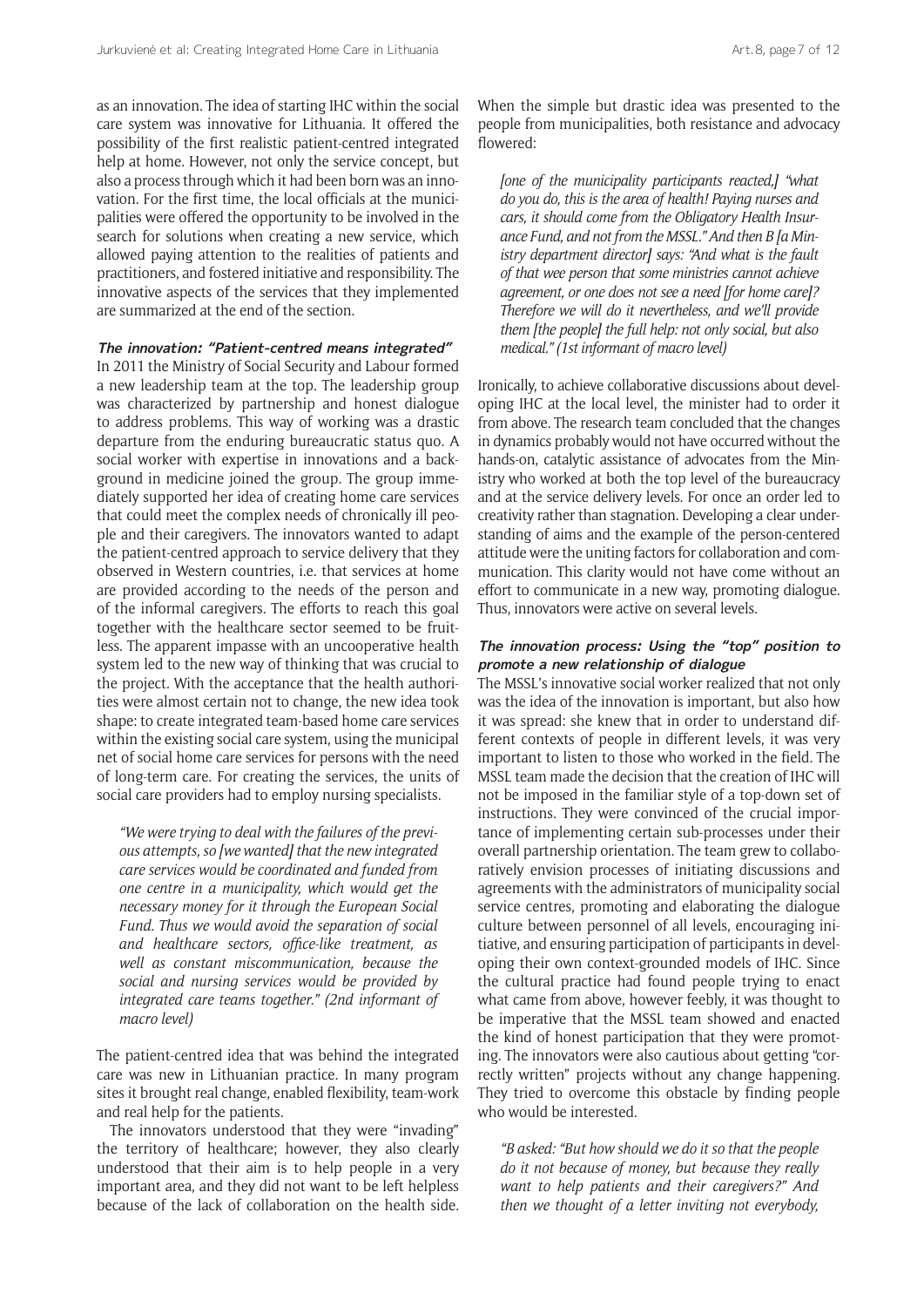*but those who have the initiative. At that point we also suppressed the information about the funds available." (2nd informant of macro level)*

In order to identify, promote and maintain the initiative in the municipal level, the innovators in the ministry continued with formulating a locally relevant, locally focused idea of IHC and looking for proactive municipalities ("early adopters") simultaneously. It came out that people who recognised the need for home care nursing services, and already had some experience in looking for solutions of the problem and meeting the obstacles, responded.

The invitation, not a directive, for local professionals to show interest was unprecedented. Twenty-two municipalities out of 60 showed interest. However, it did not mean that finding a good contact and creating trust was easy. The first meeting drew 80 participants, but it was too big for the kind of dialogue that was the goal. The MSSL team decided to divide the municipalities into regional groups, to visit them and to discuss their ideas of IHC in order to better demonstrate and implement the core idea. The MSSL team not only created a possibility for regional innovators to discuss together, but they also tried to create a safe atmosphere for discussions. This encouraged the development and appreciation of horizontal ties.

*"It is interesting that [during the regional meetings] they start to listen to each other. Of course, I moderate, try to create a safe atmosphere. . . I remember, we arranged in site 3 that we finish at 2 pm. And otherwise in official meetings people want to finish as soon as possible. So I say, it's time, now we end [the meeting]. [Besides,] It was July, extremely hot. And nobody moves, they sit further on, continue to ask and discuss: "but wait, how will we do this? and that?" On the one side, in a monologue culture it looks like chaos; but in the discussion [culture] – this is the real work, they really think about reality, and not only for looks, for reports." (2nd informant of macro level)*

One of the ways to reduce competition and encourage collaboration was focusing on broader aims and diminishing competition by ensuring that all the participating sites would get the resources for their projects. For that, a new form of financing (state planning) was used to distribute the Program funds from the European Social Fund: instead of choosing the projects fitting the requirements best, the MSSL officials assured that all the participants who showed initiative and put effort would get the financing as a sort of *quid pro quo* for them offering their ideas in matters important to the state.

The invitation to write pilot projects allowed variety. Each site proposed its own project concerning the implementation of the IHC Program. These proposals reflected the specific local context of needs, resources, and existing ideas about the nature of care.

Understanding that there were a lot of expectations for the macro level officials, the innovators used their power

position as an asset. They invited a dialogue and got a response. That the meetings took place in the regions and not in the capital/ministry was a sign of how important it is to pay attention to the local people and their conditions. Besides, it required skill to create a safe atmosphere: to reach that everyone feels heard, and to keep focused on the broader aim in order not to fight. Even everyone sitting around one table was unusual. The research team discussed this phenomenon repeatedly and at length because so much of the data revolved around it. As the data came in week by week from different sites, the researchers became persuaded that the innovation of IHC was possible because of the process, the way it was implemented.

#### **The innovative aspects of the services**

There were several innovative aspects of the IHC service. First, medical and social areas were finally integrated, with both social and medical parts of the team paid from one source, and being one team. Second, the care was patient-centred. The services were allocated and changed, teams shared work-load and equipment based on the situations of the patients. Third, the help was professional. For example, in spite of having learned a lot about nursing, many relatives mentioned that they did not manage to treat bedsores; this changed with the nursing specialists starting to work. Fourth, the nursing services reached patients and their relatives at home. Fifth, it was really team-work, with having regular team meetings, with each member being important and discussing cases and participating in planning and providing service. As a team, they reacted to new situations, communicated with the family members and shared with them the care of the patients. The new opportunity to adapt services was used. For example, in some settings, the initial idea of visiting homes with mobile teams changed. Team members visited according to the plan of care, not in a set squad that visited everyone. Sixth, new positions of nursing assistant and kinesiotherapist were used for providing nursing at home.

Upon further assessment, the research team realized that there were many smaller innovations nested together under the broader idea of introducing IHC. For example, pilot sites were encouraged to do things according to different local conditions, and they did, leading to a range of new practices. New ways of doing nursing were evident [20]. New relationships among the local care authorities were significantly important in their own right. The current article reports on some of the big changes, paralleling many of Smale's points, many of these local practices are worthy of their own study.

#### **Key people**

Smale points out that without participation of key people there is no innovation. The findings of the current study are consistent with this idea. Key people have to be able to acquire new knowledge and skills in the process of adopting innovations through constant negotiation. The big part of success of the ICH creation process depended on certain pre-existing competences, i.e. attitudes, knowledge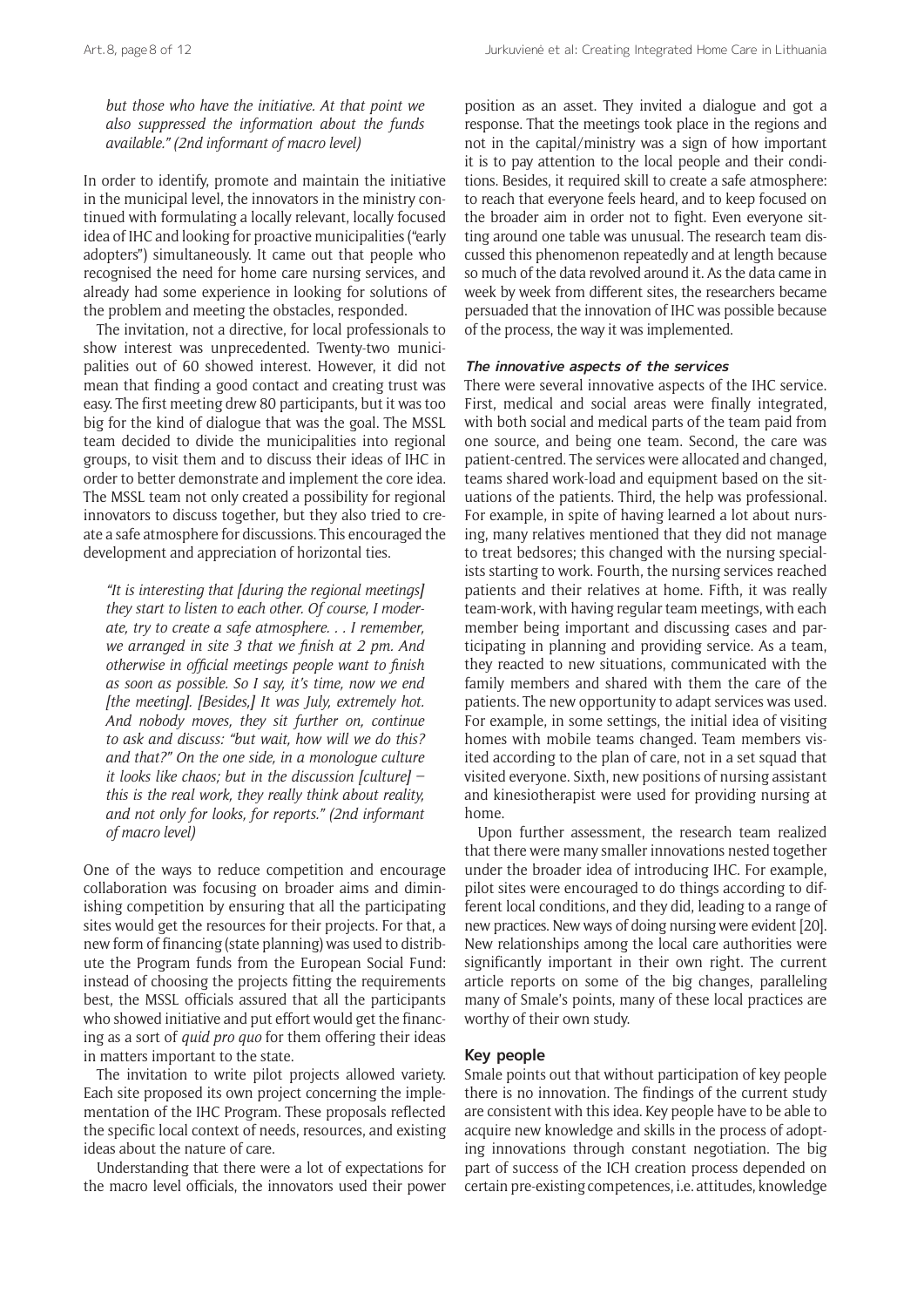and skills that the participants in the innovation possessed, and on their ability to learn new competencies.

#### **The features of the IHC participants**

Everyone in the project, researchers and workers alike, knew how the old system worked, and they worked within it. Many bureaucrats and professionals who had become established prior to independence seemed incapable of taking on new perspectives and ways of seeing and doing things. In contrast, the IHC innovators in the study were able to expand their ways of thinking from the dualistic, rule-bound, right or wrong mindset. It was as if they were waiting, even longing for a way to do things better. Despite the widespread futility and hopelessness, the innovators tapped personal and group assets that were open to new and better practices. The MSSL innovators were characterized by openness, partnership and honest dialogue to address problems.

An important element of the innovation was a visionary expert who guided but clearly did not control the process. An innovative social worker took the responsibility to move the idea of IHC forwards. The innovator's knowledge of both medical and social areas and skill to create a safe atmosphere were crucial in bringing about change. Much of her work was done while enacting the processes that she was promoting. The research team found many examples of her ability not only to listen, but also to hear local practitioner perspectives, to find a common aim together, and to remain focused on it. The government that supported the MSSL innovators left the office at the end of 2012, but the skills and attitude of mind that she brought to the process were evident in data through the final data analyses in 2015.

A lot of participants of all levels were motivated by having personal experience related to the need of IHC. Many had experience with family members nursed at home. This personal experience seemed to offer a layer of motivation and skill that might have been hidden under the shell of the impassive bureaucrat. Many readily adopted a sensitive, caring, person-oriented attitude that was made legitimate in the discussion process and apparently became a source of emotional motivation. Moreover, a number of the municipalities' administrators had the experience of establishing the earlier, very limited services of assisted care at home. Some even had tried to establish versions of IHC, albeit unsuccessfully. The previous experience helped to tackle the obstacles and to develop reality-based IHC projects. As some of the social workers additionally had an education in nursing, they were familiar with both medical and social systems and it helped to develop the integrated care models. Some familiarity with the Western systems of help at home, or other types of thinking, was also common.

The creation of a social innovation is always connected to risk. When the municipality participants expressed their wish to participate in the creation of pilot projects, it reflected their openness to initiative and risk. The researchers found that, unusually for the post-soviet context, the participants had the courage to make decisions,

and dared to take risks. The majority of the participating sites' municipality administrators mentioned that they liked to try out new things.

Summarizing, the people participating in the innovation were not afraid of changes, of non-standard and non-routine work, and of a new kind of relationship of dialogue with the uncertainty that it brings. Putting these qualities into action required a skilfully developed structure of sharing. Finding support and developing trust in each other, everyone was encouraged to take the initiative. It was obvious that all the participants who created and made IHC a reality became inspired, motivated and committed. Being alone, none of the participants could have achieved the reality of IHC, but together, with the conditions of dialogue provided, the change happened.

#### **Negotiating with clients**

In general, the service receivers were deeply satisfied with their IHC experience. One service user, echoing many others called it a "revolution" in care, "the biggest step forwards through the whole time of regained Independence" [21]. However, there were also challenges of working at home that the IHC providers and their clients alike had to overcome. Service providers had to learn stronger ways to make contact and create a trust relationship with service recipients. In the home environment, the family members and the patient feel they are the hosts, meanwhile during the patient's visits to healthcare agencies, the host institution supports the professional status of service providers. Inability to create trusting relationships is an obstacle to improving the quality of life of the patient.

For the clients who were invited to participate in the project, IHC services were also a social innovation that was not too easily accepted. Deeply rooted cultural practices and expectations may change slowly. Most of the clients/ patients were of old age and chronically ill. Despite their current needs and even desires, their expectations were formed on another fundamental system of health and medicine. The patients needed time to get used to some new, unknown specialists visiting them at home. Besides, they felt it reduced their privacy. Furthermore, some respondents experienced discomfort with the idea that a stranger cares for your relative; the relatives were afraid of "what will the neighbours say". In short, it came out that it was necessary to give time and effort for preparing both the service receivers and team members. Through communication, listening to the clients and their needs, and learning to work in teams, the tensions decreased, and overall patients and informal carers reactions to the IHC were extremely favourable.

#### **Discussion**

Is it a surprise that a more contemporary, participatory innovation process led to fundamentally re-organized services that offer promises for greater effectiveness and for organizations that might be more capable of evolving? Or that the new ways of work mirrored some of the participatory methods of both the innovation and the research that documented it? On the surface, the answers would likely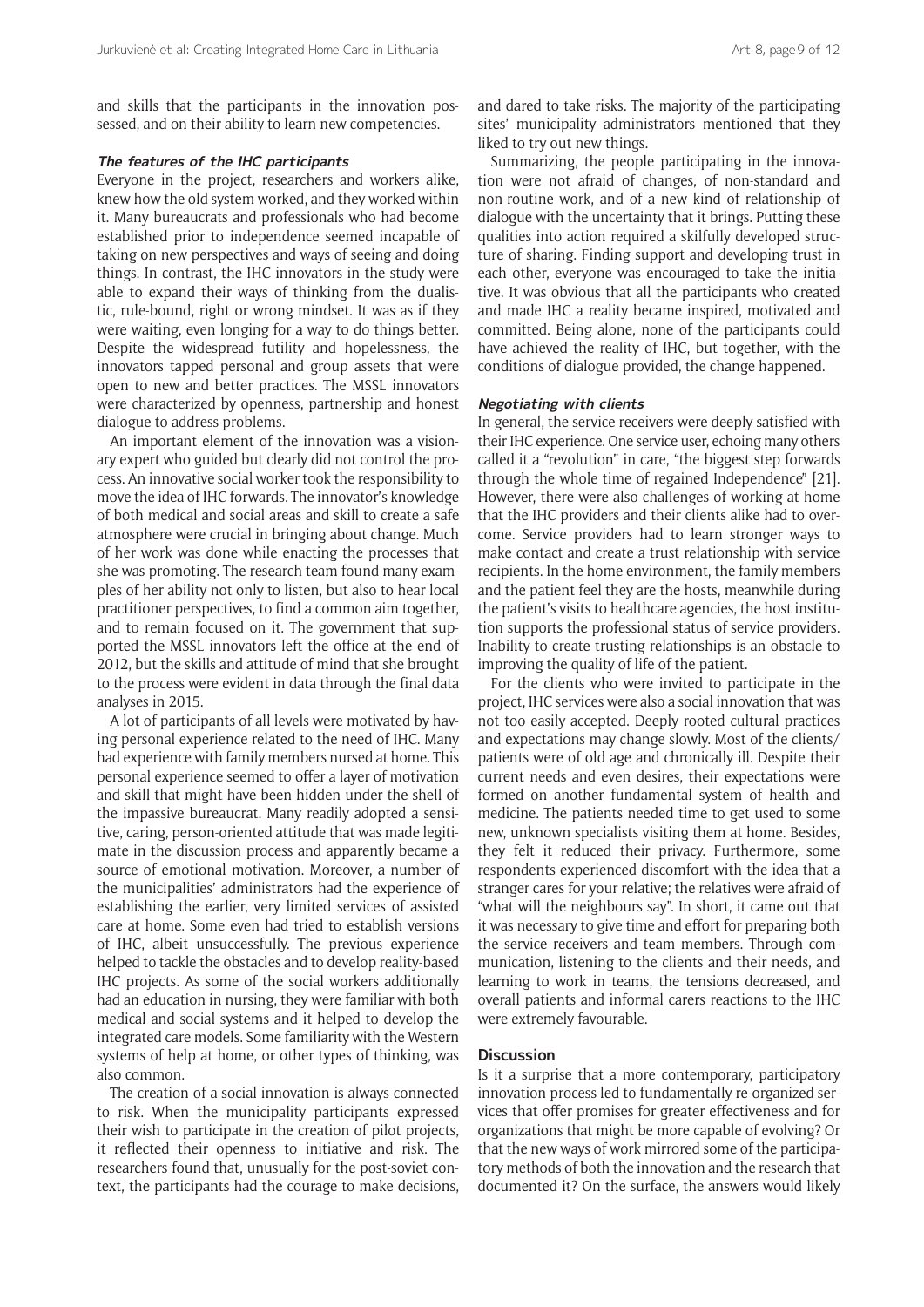be "no" to both. However, for those familiar with the totalitarian historical context and the neo-totalitarian mindset that has persisted for 25 years since independence, the answer probably would be "yes". Perhaps there is a generation of former soviet bureaucrats, some of whom have adapted, and many of whom have not adapted to independence and the norms of the new Europe, including the valuation of IHC. The study documents that the heart of the problem lies in large part with the people who persisted in the old ways of trying to maintain existing service delivery practices and to monitor services only in terms of their appearance of conforming to rules and directives.

The study documented the problems that came about in attempts at reform from the top level of ministries and from the field. Perhaps the early attempts to order integrated care were signs of change on the part of some government ministers. But clearly the policies did not affect the service delivery in the field in any constructive way. The study shows that these problems were results of discrepancies in understanding what was occurring in the field and how improvement might take place. Old ways of "care" of dependent people had been weakened through hospital closures, and the results could in fact persist indefinitely, or until policies and stable governments came about to let them develop in the interest of the people [22]. The importance of the findings lies in the documentation of a process in which a set of interactive, participatory methods did indeed lead to change. Several other elements were identified as well. The possibility of external funding of pilot projects should not be minimized. Not only was there money available for developing new services, but the European Union funders also provided a structure in their guidelines. This was used to help structure the innovation and particularly the role of action research as an integral part of the development. Proposals and administration of grant funds can be cumbersome, but using extramural funding structures positively as a way of legitimating innovations in otherwise indifferent settings should be recognized widely. It is critical that external influences are consistent with the principles that the innovators are attempting to establish. For example, using the case of mental disability [23] show how European Structural funds may serve to maintain large institutions over community care, and thereby prolong the soviet style marginalization and stigmatization of dependent people.

Two other findings are especially important. The relationship of key people at high levels was critical. A minister who was open to possibilities for improved services, the relationship between that minister and an informed expert innovator, and the ability of the innovator to work across levels of bureaucratic structure all the way down to the local service levels and even patients' homes were relational keys to the success of the innovation. The second central finding was that while the social workers and nurses providing services often appeared to be ineffective and even indifferent to patients' needs, in fact they held a great store of imagination, motivation, and energy to change. When the innovator was able to change the context to allow the safe expression and recognition of these attributes, desirable changes occurred. People began to work together.

A surprising finding was that new processes did indeed have to be ordered from above. But instead of the previous hollow policies, now there was follow-through. This is where the role of people who can span the levels of bureaucracy appears to be critical, especially in post-totalitarian settings.

The study findings are not easily generalizable in the conventional sense. However, they constitute a beginning in a region devoid of published accounts or evaluations of care [7]. Adequate funding for IHC after the pilot project finishes is uncertain, despite the national mandates. With a continuing financial commitment from government and additional development of IHC, it will become possible and necessary to evaluate the effectiveness of programs. It will be necessary to collect and analyze standardized data on effectiveness of home care and important outcomes such as patients' mortality and morbidity, medication use and pain control, ability to conduct activities of daily living and mood [10, 24–26]. Only when IHC is fully established can ongoing studies be designed to enhance service quality and to compare between models and countries. . Government, academic, and practice personnel will have to continue cooperative relationships for either funding or evaluations to occur.

#### **Conclusion**

Any kind of care reflects the society in which it takes place. Lithuania is still in transition from totalitarian communist society to a vibrant democracy, with social institutions oriented to the well-being of its citizens. Many individuals who functioned in the old system are still at work. Others who learned from them still have influence. Much of their behaviour is an expression of deeply imprinted attitudes of mind that serve to maintain old values of social control, rigid hierarchical organization, and devaluation of human dignity. Advocates of IHC that enacts opposing values have struggled in the shadow of this backdrop.

This study shows that innovators can be successful in reforming practices and making IHC real by understanding key dimensions of innovation, finding people who represent cracks in the authoritarian wall, strategically using external support, and modelling partnership across levels of bureaucracy. The key finding of the study in the context of societal transition is that the will to practice sound IHC was present or latent in many practitioners who had become relatively passive agents of the state, and that they were very open to participatory service development. The role of the innovators can be seen as a way to institute IHC. The role is also the embodiment of the social transition that has been so long coming.

#### **Acknowledgements**

This study is a component of the research 'Integrated Home Care as Innovation' funded by the Research Council of Lithuania under the grant No. MIP-087/2014. The authors are deeply grateful to all participants of the research and to professor emeritus W. David Harrison for his editorial assistance with the preparation of this article.

#### **Competing Interests**

The authors declare that they have no competing interests.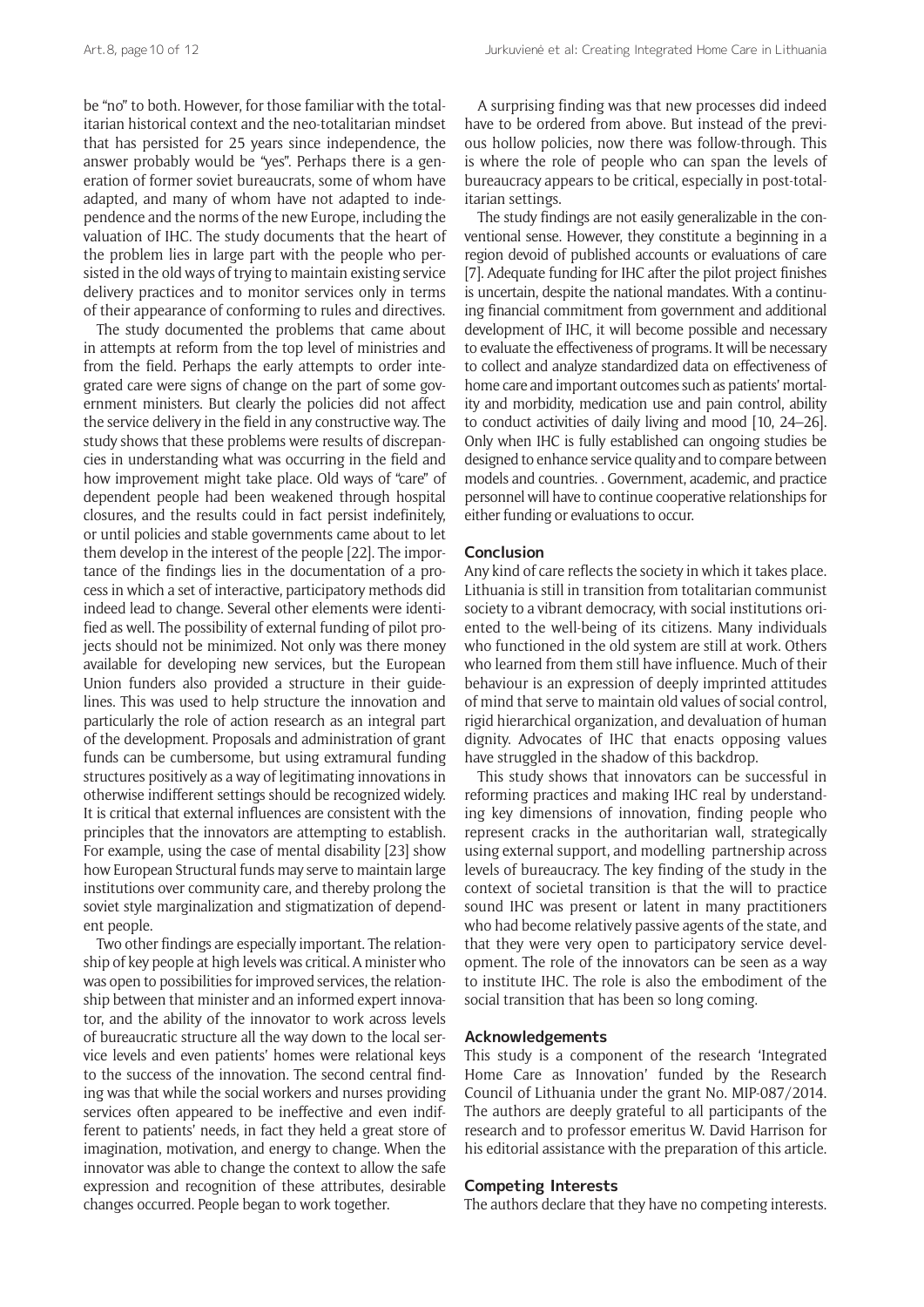#### **References**

- 1. **Davis, Ch.** Understanding the legacy: health financing systems in the USSR 25 and central and eastern Europe prior to transition. In Kutzin, J, Cashin, Ch and Jakab, M. (Eds.), *Implementing Health Financing Reforms: Lessons from countries in transition*. WHO. Denmark: European Observatory on Health Systems and Policies. 2010; 21: pp. 25–63.
- 2. **Gudžinskas, L.** Lietuvos ir Estijos sveikatos apsaugos raida: panašios sąlygos, skirtingi rezultatai (Development of healthcare in Lithuania and Estonia: similar conditions, different results). *Politologija*. 2012; 3(67): 61–94. Available from: http://www.journals. vu.lt/politologija/article/view/912 (in Lithuanian).
- 3. **Žalimienė, L** and **Lazutka, R.** Socialinės globos paslaugos Lietuvoje: nuo valstybinio hierarchinio link mišrios ekonomikos modelio (Social care services in Lithuania: from hierarchical state model towards a mixed economy model). *Pinigų studijos*. Nr. 2., 2009; pp. 6–22 (in Lithuanian).
- 4. **LR Socialinės ir darbo apsaugos ministro įsakymas.** "Dėl socialinių paslaugų namuose plėtojimo krypčių ir stacionarių globos įstaigų darbo efektyvumo didinimo nuostatų patvirtinimo" (Order of Minister of Ministry of Social Security and Labour of Lithuanian Republic "Regarding directions of home care development and effectiveness of residential care) 04-09-1998. Nr. 137 Vilnius (in Lithuanian).
- 5. **LR Sveikatos apsaugos ministro ir LR Socialinės ir darbo apsaugos ministro įsakymas.** "Dėl slaugos ir socialinių paslaugų bendro teikimo tvarkos aprašo patvirtinimo" (Order of Minister of Health of Lithuanian Republic and Minister of Ministry of Social Security and Labour "Regarding Description of Procedures of Common Nursing and Social Care Services Delivery) 04-07-2007. Nr. V-558/A1-183 Vilnius (in Lithuanian).
- 6. **LR Socialinės apsaugos ir darbo ministro įsakymas dėl Integralios pagalbos plėtros programos patvirtinimo** (Order of Minister for Social Security and Labour Regarding the Approval of the Program of Integrated Care Development) 20-07-2012. Nr. A1-353. Vilnius. [In Lithuanian]
- 7. **Genet, N, Boerma, WG, Kringos, DS, Bouman, A,** et al. Home care in Europe: a systematic literature review. *BMC Health Services Research*. 2011; 11: 207. Available from: [http://www.biomedcentral.](http://www.biomedcentral.com/1472-6963/11/207) [com/1472-6963/11/207](http://www.biomedcentral.com/1472-6963/11/207) (cited 2016 Jun 14).
- 8. **Marcinowicz, L, Chlabicz, S, Konstantynowicz, J** and **Gugnowski, Z.** Involvement of family nurses in home visits during an 8-year period encompassing primary healthcare reforms in Poland. *Health & Social Care in the Community*. 2009; 17: 327–334. DOI: [http://dx.doi.org/](http://dx.doi.org/10.1111/j.1365-2524.2008.00824.x) [10.1111/j.1365-2524.2008.00824.x](http://dx.doi.org/10.1111/j.1365-2524.2008.00824.x)
- 9. **Kogoj, A.** Care for people with dementia in Slovenia. *Psychiatria Danubina* 2008; 20(2): 217–219.
- 10. **Bos, JT, Frijters, DHM, Wagner, C, Carpenter, I, Finne-Soveri, H, Topinkova, E,** et al: Variations in

quality of home care between sites across Europe, as measured by Home Care Quality Indicators. *Aging clinical and experimental research*. 2007; 19: 323–329. DOI: [http://dx.doi.org/10.1007/BF033](http://dx.doi.org/10.1007/BF03324709) [24709](http://dx.doi.org/10.1007/BF03324709)

- 11. **Argyris, Ch** and **Schon, D.** Participatory action research and action science compared: A commentary. *The American Behavioral Scientist*. 1989; 32(5): 612–613.
- 12. **Stake, E.** Qualitative Case Studies. In Denzin, NK and Lincoln, YS. (eds.) *Strategies of Qualitative Inquiry*. 3rd ed. Thousands Oaks, CA: Sage Publications. 2008; pp. 119–150.
- 13. **Pettigrew, A** and **Whipp, R.** The Dimensions of Strategic Change. *Managing Change for Competitive Success*. Blackwell Publishing; 1998.
- 14. **Smale, G.** Managing Change through Innovation, London: National Institute for Social Work; 1998.
- 15. **Smale, G, Tuson, G** and **Statham, D.** Social work and social problems: working towards social inclusion and social change. Basingtoke, NY: Palgrave; 2005.
- 16. **Freire, P.** Education for Critical Consciousness. New York: Continuum International Publishing Group; 2005.
- 17. **Liamputtong, P.** Qualitative Research Methods. 3rd ed. Oxford university press; 2007.
- 18. **Parahoo, K.** Nursing Research. Principles, Process and Issues. 2nd ed. Basingtoke, NY: Palgrave Macmillan; 2006.
- 19. **LR Aukščiausiosios tarybos nutarimas.** "Dėl Lietuvos nacionalinės sveikatos koncepcijos ir jos įgyvendinimo [LR Supreme Council Resolution regarding National Health Care Concept and its Implementation. October 30, 1991. Nr. I-1939. Vilnius (in Lithuanian).
- 20. **Danusevičienė, L, Jurkuvienė, R, Butkevičienė, R** and **Gajdosikienė, I.** The Changing Role of a Nurse in Lithuania related to Integrated Team-Based Home Care Pilot Projects. *LSMU: Nursing Education, Research and Practice*. 2014; 4(1): 12–16. Available from: http://nerp.lsmuni.lt/ (cited 2015 20 Sep).
- 21. **Zailskaitė, D.** Slaugos ir socialinės pagalbos projektas, deja, baigiasi. Kas laukia pacientų? (The project of nursing and social care. It's a pity it is going to finish. What will happen with patients?). LSveikata.lt (weekly newspaper online). 2014 (Sept 22). Available from: http://lsveikata.lt/medicinoslyderiai/slaugos-ir-socialines-pagalbos-projektasdeja-baigiasi-kas-laukia-pacientu-1224 (in Lithuanian; cited 2015 Dec 6).
- 22. **Navarro, V, Muntaner, C, Borrell, C,** et al. Politics and health outcomes. *The Lancet*. 2006; 368: 16–22. Available from: [http://www.sciencedirect.com/sci](http://www.sciencedirect.com/science/article/pii/S0140673606693410)[ence/article/pii/S0140673606693410](http://www.sciencedirect.com/science/article/pii/S0140673606693410) (cited 2016 20 Jun).
- 23. **Puras, D, Sumskiene, E** and **Adomaityte-Subaciene, I.** Challenges of prolonged transition from totalitarian system to liberal democracy. *Journal of Social Policy & Social Work in Transition*. 2013; 3(2): 31–54. Available from: [http://journals.whitingbirch.net/index.](http://journals.whitingbirch.net/index.php/JSPW/issue/view/59) [php/JSPW/issue/view/59](http://journals.whitingbirch.net/index.php/JSPW/issue/view/59) (cited 2016 23 Jun).